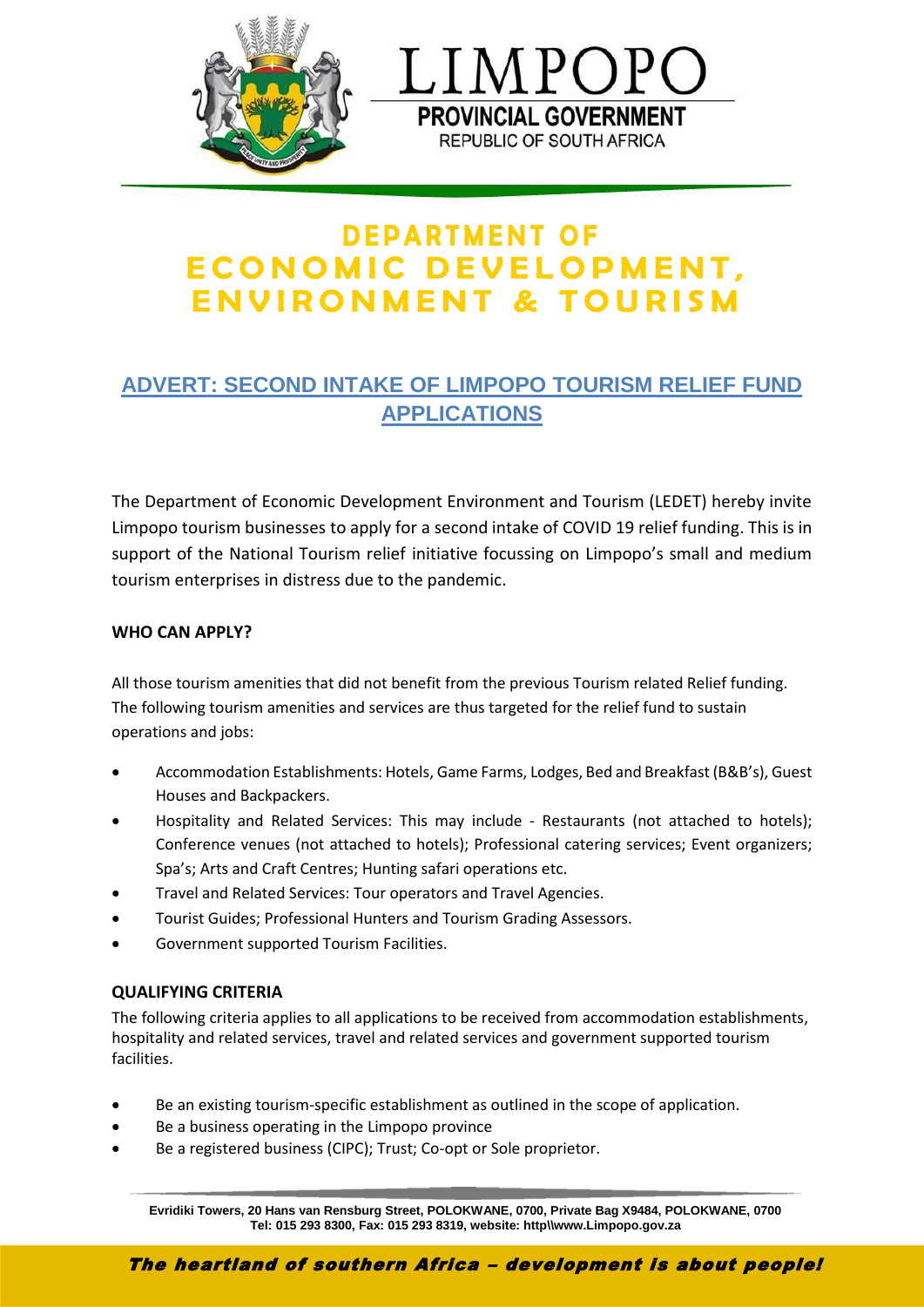- Be a tax payer in good standing with valid tax clearance certificate/PIN before the grant is disbursed.
- In business for one year or more and have not benefited from the National Tourism Relief Fund and or the Limpopo Tourism Relief Fund
- Business with a turn-over of not more than R10 million per annum
- Proof that the relief is required as a result of the impact of COVID-19.
- Must submit 6 months' bank statements dated from January 2020.
- Must submit proof of employees in service prior April 2020 (list of employees with a sworn statement (affidavit)
- Motivation how lockdown regulations brought about hardship and distress in the business.
- Declaration that the relief funds will not be utilized to service pre-existing debts other than help retain jobs and sustenance of the business.

#### **TOURIST GUIDES, PROFESSIONAL HUNTERS AND TOURISM GRADING ASSESSORS**

The following criteria applies to all applications to be received from Tourist Guides, Professional Hunters and Tourism Grading Assessors:

- Be a registered tourist guide with the department in terms of the Tourism Act 3, 2014 and registration regulations.
- Registered as a Professional Hunter with the Department under the Wildlife and Regulation Directorate.
- Registered as Tourism Grading Assessors as certified by the Tourism Grading Council of South Africa.
- Proof of an active registration valid until January 2020.
- Not benefitted from the national tourism relief fund for tourist guides or UIF.
- **Note:** In case where Tourist Guides, Professional Hunters or Grading Assessors opt to apply as a registered company – all applicable documentation and the application form for Tourism Businesses must be submitted.

#### **GRANT VALUE**

The grant amount available per application that qualifies will be considered as follows:

- Accommodation establishments will receive an amount that **ranges between R20 000 to R100 000 as maximum per applicant;**
- Hospitality and related services will receive an amount that **ranges between R15 000 to R60 000 as maximum per applicant;**
- Travel and related services that qualify will receive an amount that **ranges between R15 000 to R60 000 as maximum per applicant;**
- Individual Tourist Guides, Professional Hunters and Tourism Grading Assessors will receive a relief amount of **R4500 per applicant**; and
- Government supported tourist facilities that qualify will receive an amount that **ranges between R25 000 to R100 000 as maximum per applicant.**